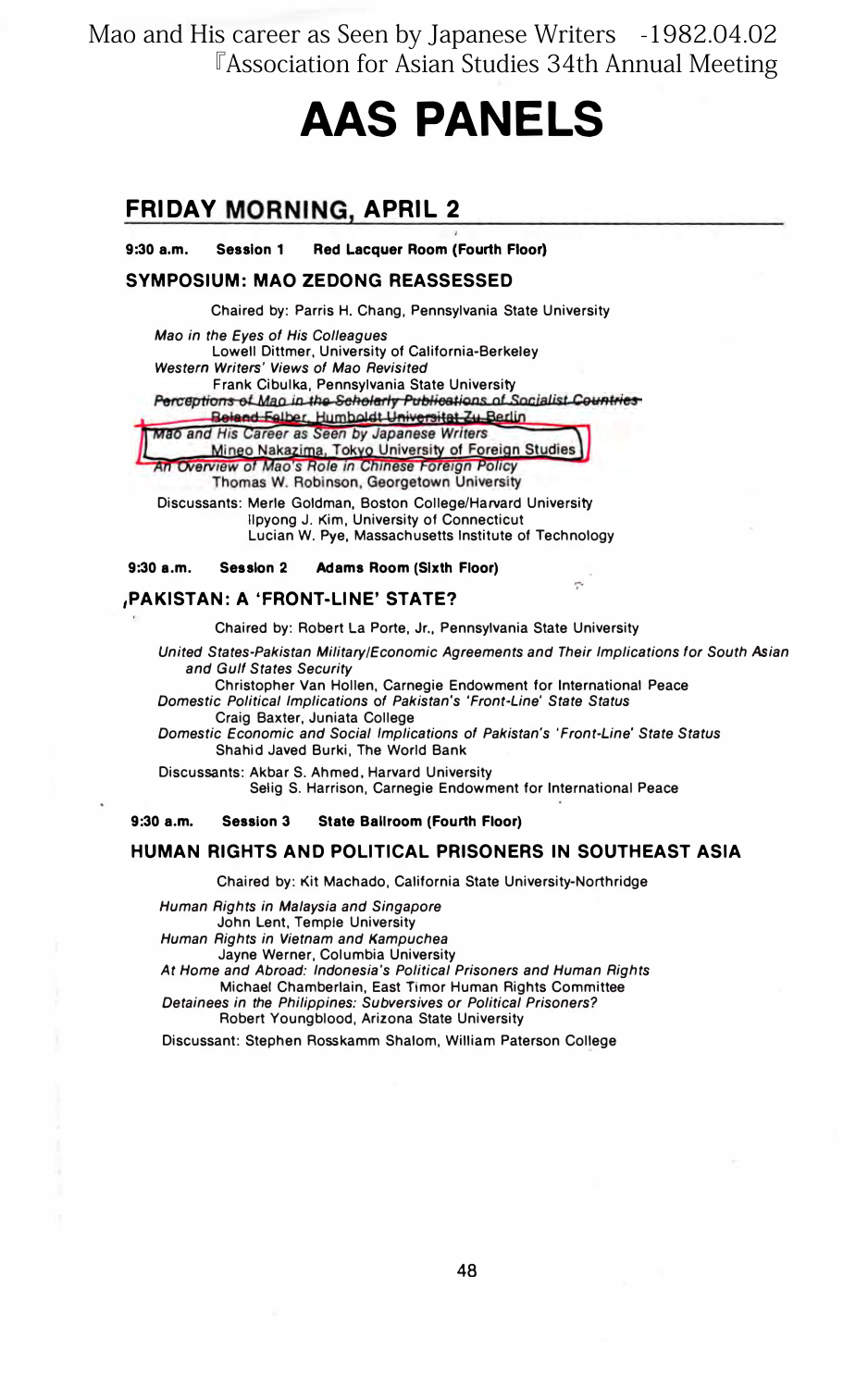## FRIDAY MORNING, APRIL 2

9:30 a.m. Session 4 Monroe Room (Sixth Floor)

## PAINTING-RECITATION IN ASIAN TRADITIONS: ISSUES IN RELIGIO・SECULAR COMMUNICATION, SEMIOTICS, AND THE PERFORMING ARTS NG-<br>O-S<br>RMI<br>-

Chaired by: Barbara Ruch, University of Pennsylvan』a

Par vacno: A Contemporary Pictorial Narrative Tradition of Rajasthan, India Joseph C. Miller, Jr., University of Pennsylvania

The Indian Origins of Storytelling with Pictures in China: Implications for the History of Pien Wen Victor H. Mair, University of Pennsylvania

Painting-Recitation in Japan, Seventh to Twentieth Centuries: The Role of Etoki as Social Unifier Barbara Ruch, University of Pennsylvania

Some Issues in the Study of Painting-Recitation in Japan Masahiko Hayashi, Meiji University

Discussants: Benedict Anderson (Indonesian Wayang bèbèr), Cornell University William L. Hanaway, Jr. (Iranian Parda-dari), University of Pennsylvania Kazuo Tokuda (Japanese Etoki), Gakushuin Junior College for Women

9:30 a.m. Session 5 Grand Ballroom

#### INDIAN LAW AND COURTS IN THEIR SOCIAL AND POLITICAL ENVIRONMENT

Chaired by: Susanne Hoeber Rudolph, University of Chicago

Emergence of Public Interest Law in India

Marc Galanter, University of Wisconsin-Madison Judicial Review versus Parliamentary Sovereignty: The Courts and the Indian State Susanne Hoeber Rudolph, University of Chicago

The Courts and the Universities: The Impact of Litigation on Academic Autonomy Elizabeth C. Wright, University of Wisconsin-Madison

The Political and Cultural Context of the Indian Supreme Court

George Gadbois, Jr., University of Kentucky

Discussant: James B. White, University of Chicago

9:30 a.m. Session 6 Wabash Parlor (Third Floor)

#### INTELLECTUAL DIVERSITY IN SONG CHINA

Chaired by: James T.C. Liu, Princeton University

Fan Zhongyen/Fan Chunran Michael Freeman, University of California-Santa Cruz Su Dongpo/Wang Anshi Peter Bol, Columbia University Zhang Zai/Cheng Yi Ira Kasoff, Princeton University Chen Liang/Zhu Xi Hoyt Cleveland Tillman, Arizona State University Discussants: Yung Sik Kim, Seoul National University

Christian Murck, New York, New York Conrad Schirokauer, City College of New York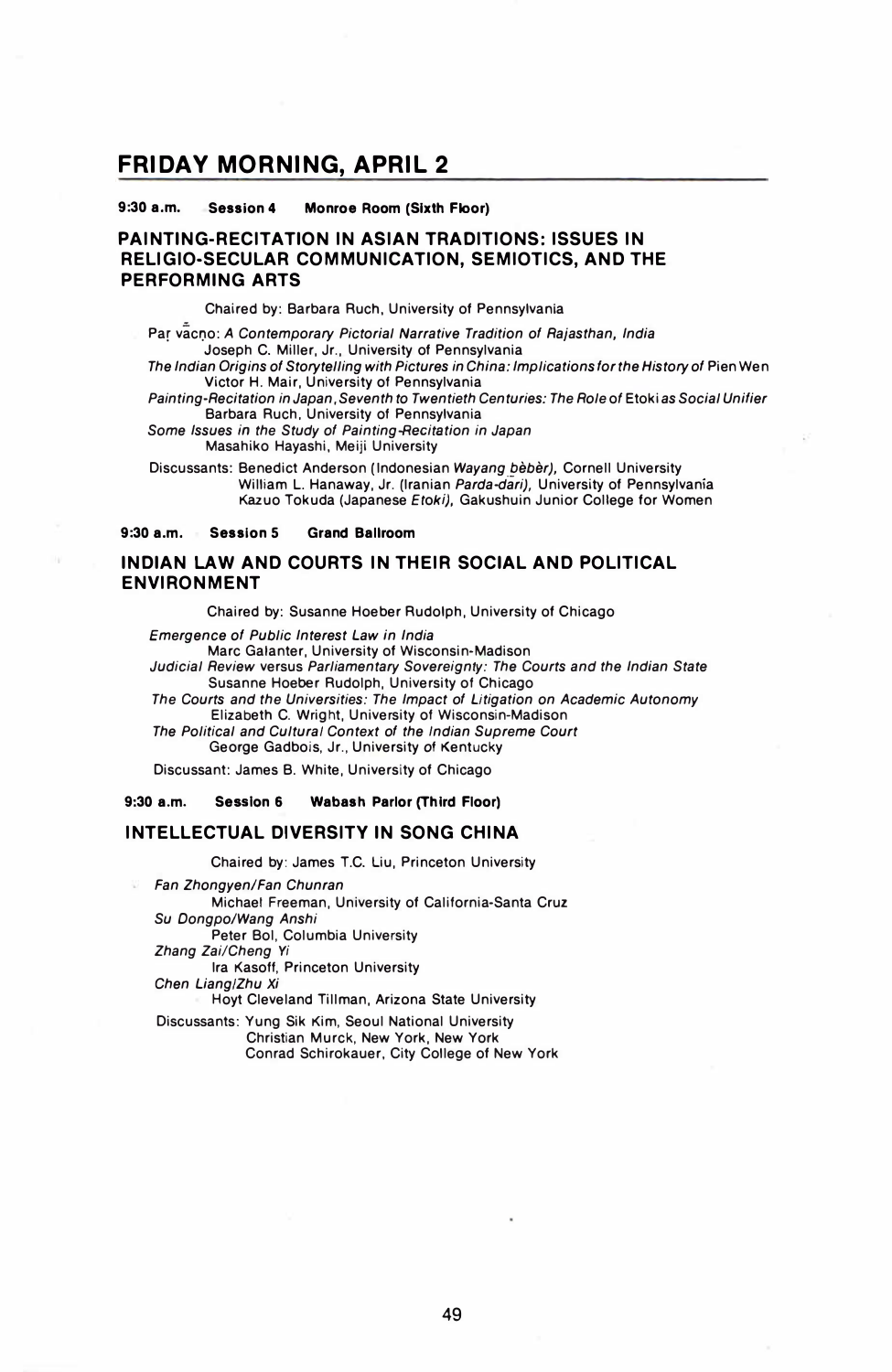

# Association for Asian Studies 34th Annual Meeting

Palmer House Chicago April 2-4, 1982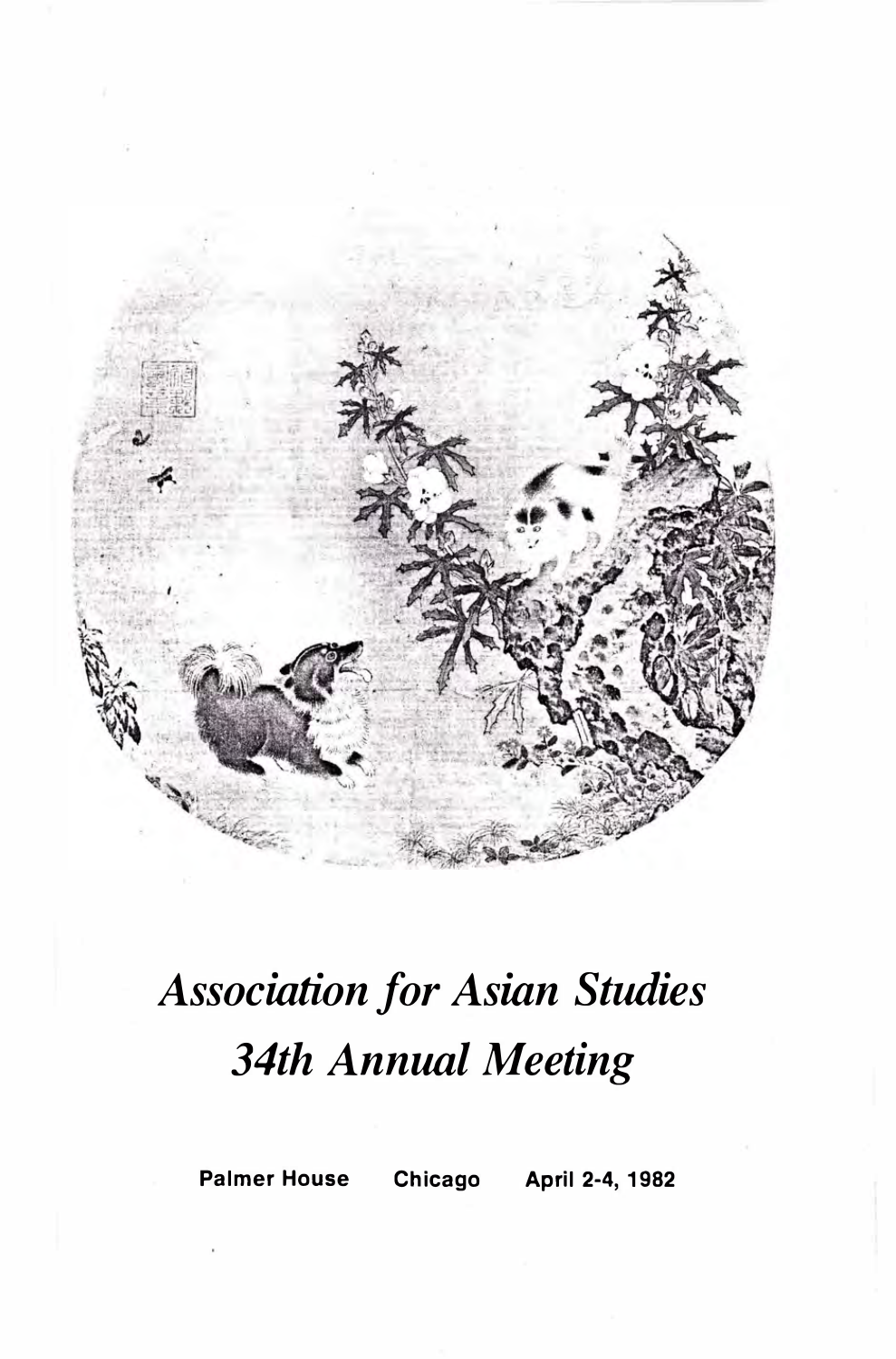# Monumenta<sup>®</sup> Nipponica

 $\P^n$  1981 MN published a wide variety of articles, including studies on *bunraku*, the yamabushi cult, the priest-poet Manzei, the correspondence between Yamagata Aritomo and Tokutomi Sohō, the origins of the tea ceremony, Katsu Kaishū, medieval Zen, Edo architecture and Tokugawa law, the Reizei documents, the Occupation, wαka in the age of renga, and the noh Futari Shizuka.

A than fifty reviews of books dealing with LSO, the four 1981 issues carried more various aspects of Japanese culture.

 $\mathbb{T}$  the correspondence of Count Kaneko ORTHCOMING attractions include articles on Kentarō, the modern noh plays of Mishima Yukio, an early and irreverent short story by Matsudaira Sadanobu, Utsuho Monogatαri, the Japanese mission to China in 801-806 -and the usual wide coverage of recently published books, of course.

> MN is published regularly four times a year, and an annual subscription costs \$16.00.

> > Monumenta Nipponica Sophia University, 7-1 Kioi-chō, Chiyoda-ku, Tokyo 102, JAPAN

> > > 白木文化誌